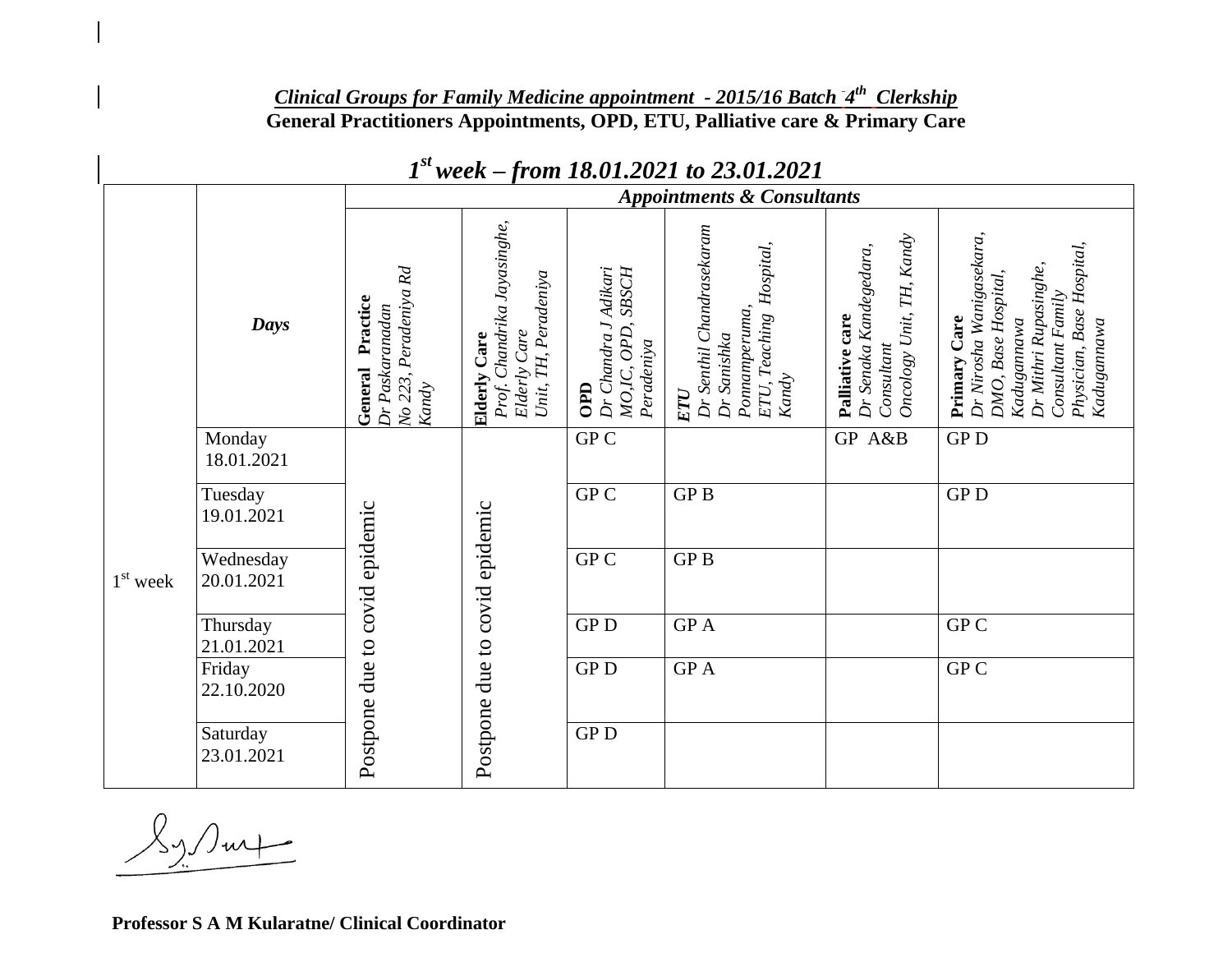## *2 nd week from 25.01.2021 to 30.01.2021*

|            | Days                      | Peradeniya Rd<br>Practice<br>Dr Paskaranadan<br>General<br>No 223,<br>Kandy | Elderly<br>Prof. Chandrika<br>TН<br><b>Elderly Care</b><br>Jayasinghe,<br>Care L'hit | MO,IC, OPD, SBSCH,<br>Dr Chandra J Adikari<br>Peradeniva<br>OPD | Hospital,<br>Dr Senaka Kandegedara,<br>TH,<br>Chandrasekaram<br>Ponnamperuma,<br>Oncology Unit,<br>ETU, Teaching<br>Palliative care<br>Dr Sanishka<br>Consultant<br>Dr Senthil<br>Kandy.<br>Kandy<br>ETU | Physician, Base Hospital,<br>DMO, Base Hospital,<br>Dr Mithri Rupasinghe,<br>Consultant Family<br>Wanigasekara,<br>Primary Care<br>Kadugannawa<br>Kadugannawa<br>Dr Nirosha |
|------------|---------------------------|-----------------------------------------------------------------------------|--------------------------------------------------------------------------------------|-----------------------------------------------------------------|----------------------------------------------------------------------------------------------------------------------------------------------------------------------------------------------------------|-----------------------------------------------------------------------------------------------------------------------------------------------------------------------------|
| $2nd$ week | Monday<br>25.01.2021      | Postpone due to covid epidemic                                              | Postpone due to covid epidemic                                                       | GP <sub>B</sub>                                                 | GP C&D                                                                                                                                                                                                   | ${\rm GP}$ A                                                                                                                                                                |
|            | Tuesday<br>26.01.2021     |                                                                             |                                                                                      | <b>GPB</b>                                                      | <b>GPD</b>                                                                                                                                                                                               | GP A                                                                                                                                                                        |
|            | Wednesday<br>27.01.2021   |                                                                             |                                                                                      | <b>GPB</b>                                                      | <b>GPD</b>                                                                                                                                                                                               |                                                                                                                                                                             |
|            | Thursday<br>28.01.2021 PH |                                                                             |                                                                                      | GP A                                                            |                                                                                                                                                                                                          |                                                                                                                                                                             |
|            | Friday<br>29.01.2021      |                                                                             |                                                                                      | <b>GPA</b>                                                      | GP C                                                                                                                                                                                                     | GP <sub>B</sub>                                                                                                                                                             |
|            | Saturday<br>30.01.2021    |                                                                             |                                                                                      | GP A                                                            | GP C                                                                                                                                                                                                     | <b>GPB</b>                                                                                                                                                                  |

Tur

**Professor S A M Kularatne** *Clinical Co-ordinator*